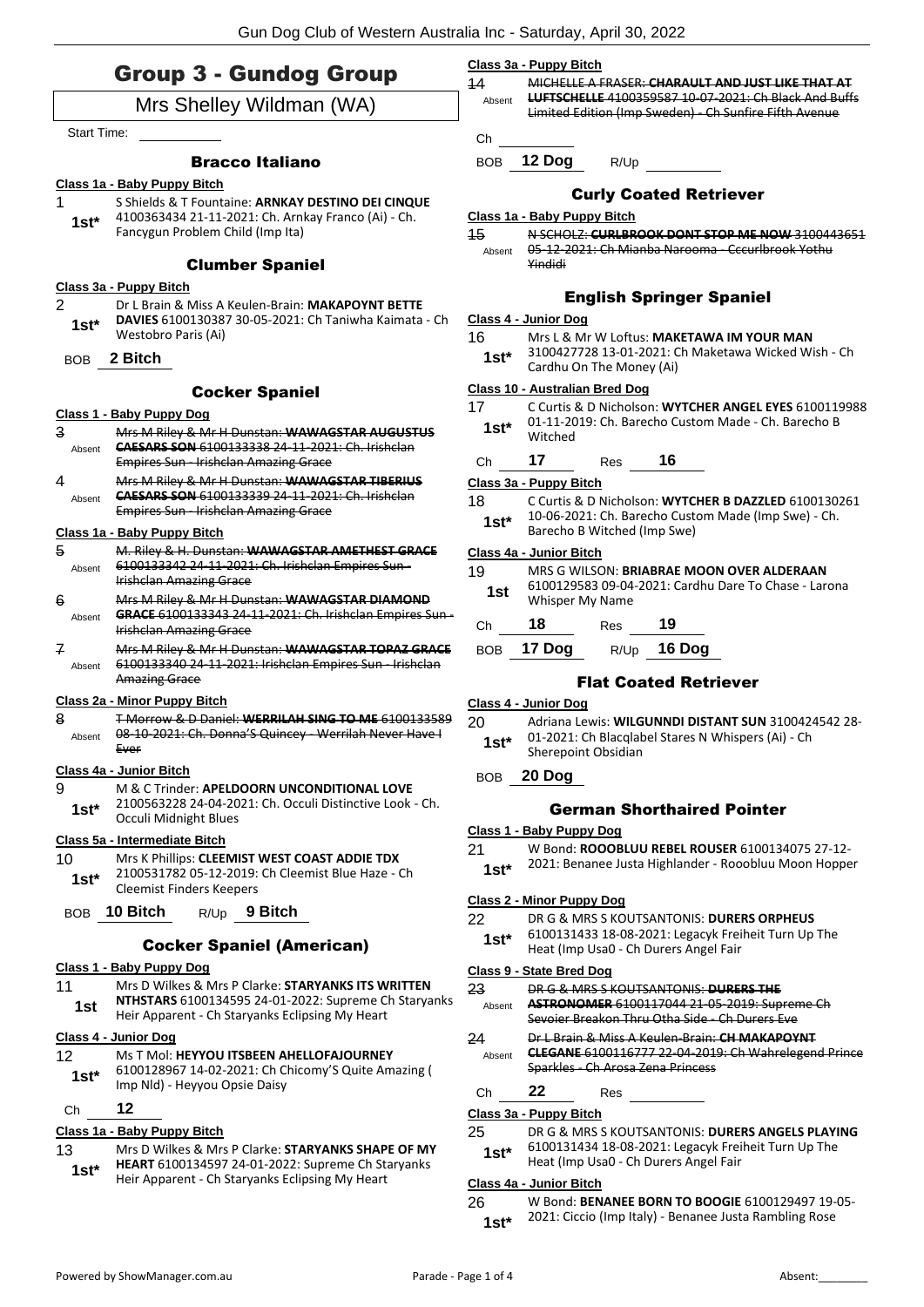| Сh           | 25<br>26<br>Res                                                                                              |
|--------------|--------------------------------------------------------------------------------------------------------------|
| <b>BOB</b>   | 25 Bitch<br>22 Dog<br>R/Up                                                                                   |
|              | Golden Retriever                                                                                             |
|              | <b>Class 2 - Minor Puppy Dog</b>                                                                             |
| 27           | Miss N Ryan: HAPPYBEAR CANT TOUCH MY APPLES                                                                  |
| Absent       | 6100133050 06-10-2021: Ch Giltedge Do You Like<br>Apples(Ai) - Happybear Blanc De Blanc                      |
|              | Class 4 - Junior Dog                                                                                         |
| 28           | Karen Lott: CONARHU ANDANTE ANDANTE 6100128408                                                               |
| Absent       | 06-03-2021: Ch. Fantango Westside Story - Conarhu Poetry<br>In Motion Ai                                     |
| 29<br>Absent | R M Peirce: RALUN THIS IZ IT 6100130931 16-05-2021: Ch<br>Giltedge Cat Got Your Tongue Et - Ch Ralun Nerita  |
|              | Class 5 - Intermediate Dog                                                                                   |
| 30           | J Crawford: THORNYWAIT RAPHAEL (IMP UK) AX00240505                                                           |
| 1st*         | 22-12-2019: Olvinglay Soothsayer - Sh Ch Thornywait<br>Cinzano                                               |
| 31           | Mrs M Casas: ANEIRABY ALMIGHTY SHIELD 6100119788                                                             |
| 2nd          | 08-08-2019: Ch. Fantango Here Comes The Sun - Ch.                                                            |
|              | Aneiraby Ohm Cant Resist                                                                                     |
|              | Class 9 - State Bred Dog                                                                                     |
| 32<br>1st*   | Dr Carla O'Donnell: ANEIRABY LAUGH IT UP FUZZBALL<br>6100124683 18-08-2020: Aneiraby Yule Be Stellar - Ch    |
|              | Aneieraby Its Electrifying (Ai)                                                                              |
|              | Class 11 - Open Dog                                                                                          |
| 33           | Mrs J Maidens: KERRIEN WICKET KEEPER AT04250601 10-                                                          |
| $1st*$       | 11-2016: Linirgor Spin The Bottle - Kerrien Christmas Dream                                                  |
| 34           | Nuala Leyton: ZENEVIEVA ICE KRACKER FOR NUGOLD (IMP                                                          |
| 2nd          | IRL) A67066 23-06-2019: Multi Ch Clearing Pond's Ice Man<br>(Fin) - Zenevieva By Design (Irl)                |
| Сh           | 30<br>33<br>Res                                                                                              |
|              | Class 1a - Baby Puppy Bitch                                                                                  |
| 35           | J Marchant: CHALEUR ENTERTAIN ME (AI) 5100129080 05-                                                         |
| Absent       | 11-2021: Lya. Ch.No Uch.Nord.Ch.Pol.Ch Dewmist<br>Silkventure(Swe) Chaleur U Are The One                     |
| 36           | Nuala Leyton: NUGOLD ELISABETTA 6100134541 01-01-                                                            |
| $1st*$       | 2022: Zenevieva Ice Kracker For Nugold (Imp Irl) - Alubyc<br>Senza Madonna (Ai)                              |
| 37           | Nuala Leyton: NUGOLD FIORENZATA 6100134551 08-01-                                                            |
| 3rd          | 2022: Zenevieva Ice Kracker For Nugold (Imp Irl) - Nugold                                                    |
|              | It'S All About Florence (Ai)                                                                                 |
| 38           | Peter F Andrew: BLUEBREEZE CARPE DIEM 2100576494 08-<br>12-2021: Alubyc Tsunami (Ai) - Ch. Bluebreeze Romeos |
| 2nd          | Passion (Ai)                                                                                                 |
|              | Class 2a - Minor Puppy Bitch                                                                                 |
| 39           | Holly Brighton: BRIGHTSHAW STAR ATTRACTION (AI)                                                              |
| Absent       | 6100132250 28-09-2021: Australian Champion Giltedge Cat<br>Got Your Tongue Et Chaleur Wish Upon A Star (Ai)  |
| 40           | Kathryn BUTTFIELD: ILEMAURICE SUMMERTIME FUN                                                                 |
| Absent       | 6100132157 21-09-2021: Ilemaurice East Meets West-<br>Goldlake Summer Love                                   |
|              | Class 3a - Puppy Bitch                                                                                       |
| 41           | Alice Reilly: BLAZEDNGOLD JO ELS SPIRITUS 7100049284<br>08-06-2021: Blazedngold Duke Of Sussex - Blazedngold |
| $1st^*$      | Sparkling Ruby                                                                                               |
| 42           | Natasha Bell: BLAZEDNGOLD SPIRITUS PAPAVER                                                                   |
| 2nd          | 7100049283 08-06-2021: Blazedngold Duke Of Sussex -                                                          |
|              | <b>Blazedngold Sparkling Ruby</b>                                                                            |
|              |                                                                                                              |
| 43           | Sharon Laurence: ZHALYCE QUEEN OF HEARTS 6100130188<br>25-05-2021: Wysiwyg True To Your Chsrm - Ch. Wysiwyg  |
| 3rd          | Thru Tgoldn Looknglass                                                                                       |

44 Ann Jones: **MANJANO SERENGETI PRINCESS** 6100127986 30-01-2021: Aneiraby Yule Be Stellar - Conarhu African **1st**\* <sup>30-01-20</sup><br>Princess

|            |              | Class 5a - Intermediate Bitch                                                                                                                               |  |  |
|------------|--------------|-------------------------------------------------------------------------------------------------------------------------------------------------------------|--|--|
|            | 45<br>2nd    | Dr Carla O'Donnell: ANEIRABY EE CHEE WA MAA<br>6100124682 18-08-2020: Aneiraby Yule Be Stellar - Ch<br>Aneiraby Its Electrifying                            |  |  |
|            | 46<br>1st    | Marnie Hall: <b>AMBERMIST FLIRTINI</b> 6100124451 03-08-<br>2020: Ch. Fantango Can't Buy Me Love - Ch. Ambermist Talk<br>Of The Town                        |  |  |
|            | 47<br>3rd    | Miss ER Hodgson: BURRAGUNDY JUST A DASH 2100549272<br>01-10-2020: Oceanviews Jackaroo - Burragundy Heaven<br>Sent                                           |  |  |
| 8<br>etry. | 48<br>Absent | Ms J A Woodthorpe: GRACESIA A DREAM COME TRUE [AI]<br>6100124196 23-07-2020: Ralun Platinum [Ai] - Ch Ralun<br>Nerita [Ai]                                  |  |  |
|            |              | Class 10a - Australian Bred Bitch                                                                                                                           |  |  |
| Ch         | 49<br>Absent | Nuala Leyton: ALUBYC SENZA MADONNA 4100326071 13-<br>08-2019: Multi Euro Ch Bb King Oligarchia - Alubyc Port Out<br>Starboard Home                          |  |  |
| 505        | 50<br>Absent | RUTH CONNAH: CONARHU POETRY IN MOTION (AI)<br>6100107050 08-09-2017: Ch Majik Macavity (Imp Fin) -<br>Ambermist Sernade                                     |  |  |
|            |              | Class 11a - Open Bitch                                                                                                                                      |  |  |
| 8          | 51<br>1st    | Dr Carla O'Donnell: ANEIRABY NINIANES CHARM (AI)<br>6100110817 11-04-2018: Ch Xanthas Fletcher Christian Jw<br>(Imp Uk) - Ch Aneiraby Its Electrifying (Ai) |  |  |
|            | Ch           | 41<br>46<br>Res                                                                                                                                             |  |  |
|            | <b>BOB</b>   | R/Up 33 Dog<br>41 Bitch                                                                                                                                     |  |  |
|            |              | Class 18 - Neuter Dog                                                                                                                                       |  |  |
|            | 52           | Marnie Hall: JACK HALL 3100325828 09-06-2015: Sup. Ch.                                                                                                      |  |  |
| LO-<br>eam | Absent       | Chaleur Hilfiger - Ch. Parkridge Legally Blonde                                                                                                             |  |  |
| ΜP         | BNOB         | R/Up                                                                                                                                                        |  |  |
| an         |              | <b>Labrador Retriever</b>                                                                                                                                   |  |  |
|            |              | Class 1 - Baby Puppy Dog                                                                                                                                    |  |  |
|            | 53           | CR Purdy: BRUMFITT VIKTORY IN THE DUST 6100133406                                                                                                           |  |  |
| 05-        | $1st*$       | 06-12-2021: Blackboy Absolut Viktor (Ai) - Loxo Storm Girl                                                                                                  |  |  |
|            |              | Class 10 - Australian Bred Dog                                                                                                                              |  |  |
| с          | 54<br>$1st*$ | Ms J Van Dinter & Courtsum Kennels: SANGATE ANOTHER<br>FINE MESS (AI) 6100118612 19-08-2019: Rkf Ch Rus Ch<br>Bravo Messi (Rus) - Ch Blackboy Aint Half Hot |  |  |
| Ŀ          | Ch           | 54                                                                                                                                                          |  |  |
| d          |              | Class 1a - Baby Puppy Bitch                                                                                                                                 |  |  |
| - 08 -     | 55           | Mrs L & Miss C Foster: BLACKBOY CARAMEL CRUMBLE                                                                                                             |  |  |
|            | 1st          | 6100133624 16-12-2021: Sup Ch Blackboy Storm In A<br>Teacup (Ai) - Ch Blackboy Caramello                                                                    |  |  |
|            | 56<br>2nd    | R Cowper & A Kay: CELABRATION BIG SHOT 6100134564<br>24-12-2021: Ch Blackboy Scene Stealer (Ai) - Celabration<br><b>Imperial Lace</b>                       |  |  |
| -Cat       |              | Class 3a - Puppy Bitch                                                                                                                                      |  |  |
|            | 57<br>1st*   | Blackboy Kennels: BLACKBOY RUSSIAN ROULETTE<br>6100130722 09-07-2021: Ch Blackboy Absolut Viktor (Ai) -<br>Ch Blackboy Dancing Upa Storm At Sangate         |  |  |
|            | 58           | Mrs L & Miss C Foster: CARANTHAR STORM THE CASTLE                                                                                                           |  |  |
| 4          | 2nd          | 6100129561 14-05-2021: Ch Sangate Could Get Messi (Ai) -<br>Ch Caranthar Summer Storm                                                                       |  |  |
|            |              | Class 4a - Junior Bitch                                                                                                                                     |  |  |
|            | 59<br>$1st*$ | Mrs L & Miss C Foster: CARANTHAR WINTER RAIN<br>6100129560 14-05-2021: Ch Sangate Could Get Messi (Ai) -<br>Ch Caranthar Summer Storm                       |  |  |
|            | 60           | Mrs L Fowler: BLACKBOY DIAMONDS AINT BLUE (AI)                                                                                                              |  |  |
| 188<br>3   | 2nd          | 6100126744 06-12-2020: Wynstream Limited Edition (Ai) -<br>Ch. Blackboy Diamonds R Forever                                                                  |  |  |
|            | Сh           | 57<br>58<br>Res                                                                                                                                             |  |  |
| 36         | <b>BOB</b>   | 58 Bitch<br>57 Bitch<br>R/Up                                                                                                                                |  |  |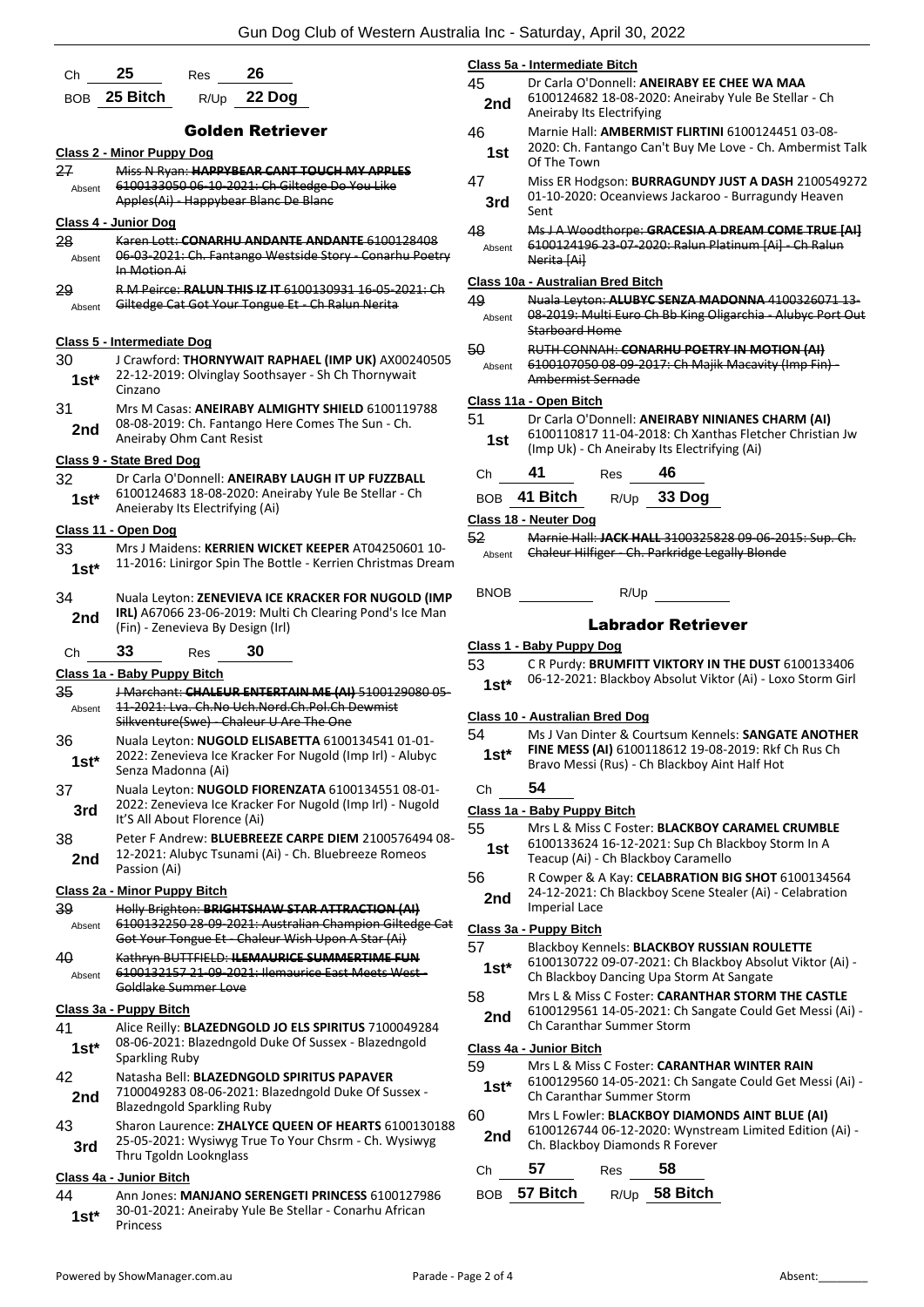| 61            | Class 18a - Neuter Bitch<br>Mrs L Fowler: BLACKBOY GYPSY ROSE (AI) 6100092697 24-                                                                                       |                                                                                                                                                                      |                |  |
|---------------|-------------------------------------------------------------------------------------------------------------------------------------------------------------------------|----------------------------------------------------------------------------------------------------------------------------------------------------------------------|----------------|--|
| $1st*$        | Sweet                                                                                                                                                                   | 04-2015: Ch Mallons Double Choco - Blackboy Ain't She                                                                                                                | Best           |  |
| <b>BNOB</b>   | 61 Bitch                                                                                                                                                                | R/Up                                                                                                                                                                 | Pts: 25        |  |
|               |                                                                                                                                                                         | <b>Large Munsterlander</b>                                                                                                                                           | R/Up           |  |
|               |                                                                                                                                                                         |                                                                                                                                                                      | Pts: 15        |  |
| 62<br>$1st*$  | Class 18 - Neuter Dog<br>Jeanette Langley: SEELENMEYER ULURU 5100108767 05-<br><b>Baby</b><br>10-2018: Ch. Sir Thunder Uut't Vossebeltseveld -                          |                                                                                                                                                                      |                |  |
| <b>BNOB</b>   | Seelenmeyer Rascal<br>Minor<br>62 Dog                                                                                                                                   |                                                                                                                                                                      |                |  |
|               |                                                                                                                                                                         |                                                                                                                                                                      |                |  |
|               |                                                                                                                                                                         | <b>Pointer</b>                                                                                                                                                       | <b>Puppy</b>   |  |
| 63            | Class 1 - Baby Puppy Dog                                                                                                                                                | Mrs Amanda Forrest: PIVOTAL SECOND TO NONE                                                                                                                           | Junio          |  |
| Absent        |                                                                                                                                                                         | 2100577764 04 11 2021: Pivotal History Never Repeats-<br>Sgurr The First Avenger At Pivotal (Imp Nzl)                                                                | <b>Inter</b>   |  |
|               | <b>Class 2 - Minor Puppy Dog</b>                                                                                                                                        |                                                                                                                                                                      |                |  |
| 64<br>$1st^*$ | J & Mrs J Ridgewell: ATSIRA GRANTS TANGELO (AI)<br><b>State</b><br>6100132525 19-10-2021: Sup Ch. Atsira Grant At Nottinghill<br>(Imp Nz) - Ch Atsira Serious Sassanach |                                                                                                                                                                      |                |  |
|               | <u> Class 3 - Puppy Dog</u>                                                                                                                                             |                                                                                                                                                                      | Aus B          |  |
| 65<br>1st*    | J & Mrs J Ridgewell: ATSIRA GRANTS LEGACY (AI)<br>6100132528 19-10-2021: Sup Ch. Atsira Grant At Nottinghill<br>Open<br>(Imp Nz) - Ch Atsira Serious Sassanach          |                                                                                                                                                                      |                |  |
| Сh            | 64                                                                                                                                                                      | 65<br>Res                                                                                                                                                            |                |  |
|               | Class 4a - Junior Bitch                                                                                                                                                 |                                                                                                                                                                      |                |  |
| 66<br>1st*    |                                                                                                                                                                         | O & M Dos Santos & J & R Mirto: HIPOINT TWIST OF FATE<br>(AI) 6100058517 11-04-2021: Uk Sh Ch Kanix Kroner At<br>Sevenhills (Uk) - Ch. Hipoint No Fine Print (Ai)    | Best<br>Pts: 7 |  |
| Сh            | 66                                                                                                                                                                      |                                                                                                                                                                      | R/Up           |  |
| <b>BOB</b>    | 64 Dog                                                                                                                                                                  | 65 Dog<br>R/Up                                                                                                                                                       |                |  |
|               |                                                                                                                                                                         | Weimaraner                                                                                                                                                           | Finish         |  |
|               | <u> Class 3 - Puppy Dog</u>                                                                                                                                             |                                                                                                                                                                      |                |  |
| 67<br>$1st*$  |                                                                                                                                                                         | Teresa and Ian Warman: GHOSTWIND LUCIFER TH STAR<br>DANCER 7100049387 29-05-2021: Ch Waldo At Bromhund<br>Atria Cordis (Imp Pol) - Ch Ghostwind Dancin With Th Devil |                |  |
| Ch            | 67                                                                                                                                                                      |                                                                                                                                                                      |                |  |
|               | Class 1a - Baby Puppy Bitch                                                                                                                                             |                                                                                                                                                                      |                |  |
| 68<br>$1st*$  | <b>GHOSTWIND KENNELS: GHOSTWIND ALL EYES ON THE FOX</b><br>7100050940 30-12-2021: Ghostwind Fox In The Glen - Ch<br><b>Ghostwind Angel Eyes</b>                         |                                                                                                                                                                      |                |  |
|               | Class 4a - Junior Bitch                                                                                                                                                 |                                                                                                                                                                      |                |  |
| 69<br>$1st^*$ | <b>Ghostwind Kennels: GHOSTWIND VENI VIDI AMAVI</b><br>7100048264 27-01-2021: Multi Ch Videndum Adonis From<br>Stemcolles - Ch Ghostwind A Class Above (Ai)             |                                                                                                                                                                      |                |  |
| Ch            | 69                                                                                                                                                                      |                                                                                                                                                                      |                |  |

BOB **69 Bitch** R/Up **67 Dog**

## Group 3 - Specials

| <b>Best</b>     | 64. | <b>Pointer</b>                                                                |
|-----------------|-----|-------------------------------------------------------------------------------|
| Pts: 25         |     | J & Mrs J Ridgewell: Atsira Grants Tangelo (AI)                               |
| <b>R/Up</b>     | 41  | Golden Retriever                                                              |
| Pts: 15         |     | Alice Reilly: Blazedngold jo els spiritus                                     |
| Baby            | 36  | Golden Retriever                                                              |
|                 |     | Nuala Leyton: Nugold Elisabetta                                               |
| Minor           | 64  | <b>Pointer</b>                                                                |
|                 |     | J & Mrs J Ridgewell: Atsira Grants Tangelo (AI)                               |
| <b>Puppy</b>    | 41  | <b>Golden Retriever</b>                                                       |
|                 |     | Alice Reilly: Blazedngold jo els spiritus                                     |
| Junior          | 12  | <b>Cocker Spaniel (American)</b>                                              |
|                 |     | Ms T Mol: Heyyou Itsbeen Ahellofajourney                                      |
| Inter           | 30  | Golden Retriever                                                              |
|                 |     | J Crawford: Thornywait Raphael (IMP UK)                                       |
| <b>State Br</b> | 32  | Golden Retriever                                                              |
|                 |     | Dr Carla O'Donnell: Aneiraby Laugh It Up Fuzzball                             |
| Aus Br          | 17  | <b>English Springer Spaniel</b><br>C Curtis & D Nicholson: Wytcher Angel Eyes |
| Open            | 33  | Golden Retriever                                                              |
|                 |     | Mrs J Maidens: Kerrien Wicket Keeper                                          |
|                 |     |                                                                               |
|                 |     | <b>Neuter</b>                                                                 |
| <b>Best</b>     | 62  | Large Munsterlander                                                           |
| Pts: 7          |     | Jeanette Langley: Seelenmeyer Uluru                                           |
| R/Up            | 61  | <b>Labrador Retriever</b>                                                     |
|                 |     | Mrs L Fowler: Blackboy Gypsy Rose (Ai)                                        |
|                 |     |                                                                               |

Absent 21